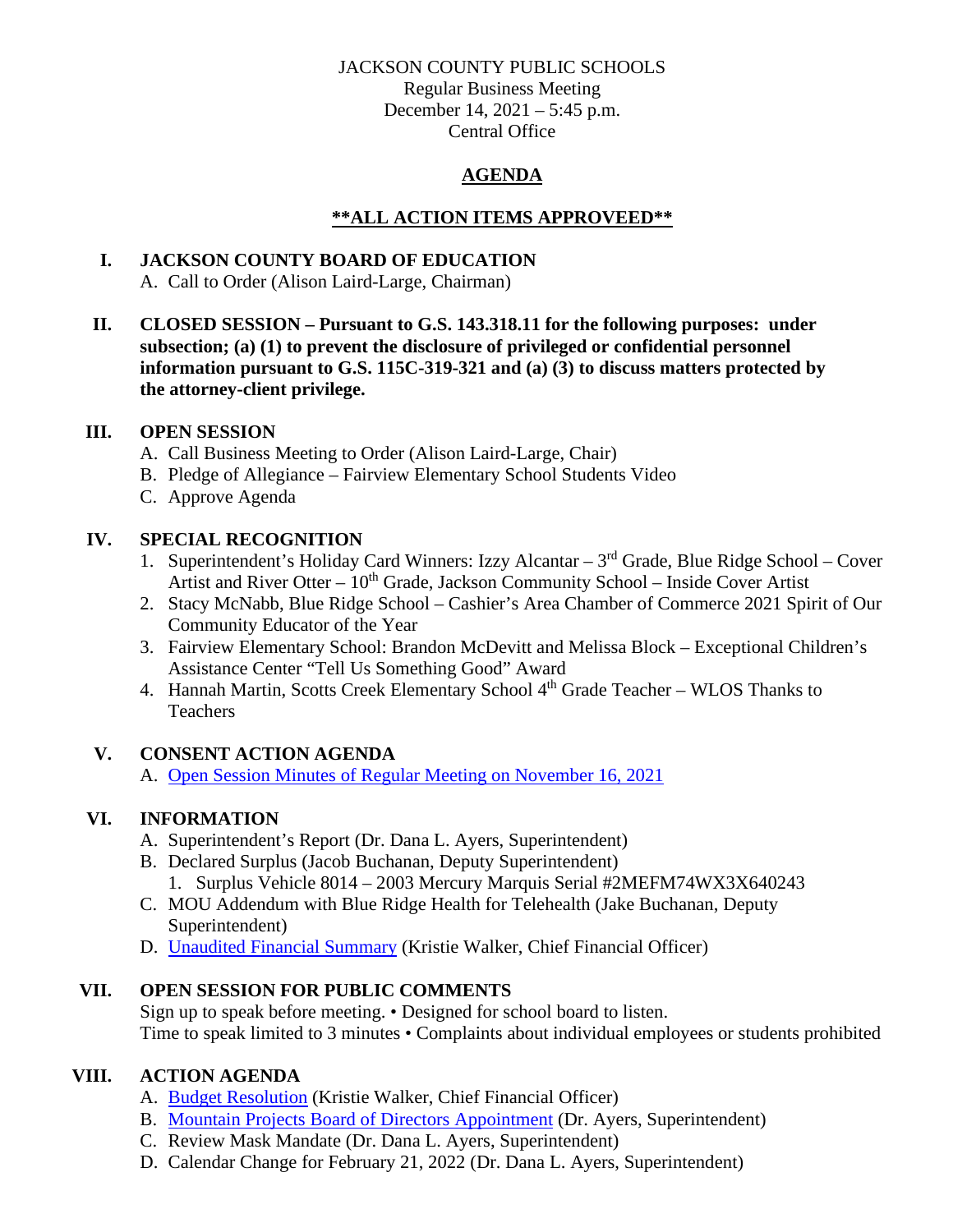- E. Policy Updates (Jake Buchanan, Deputy Superintendent) Technical Changes
	- 1. Title IX Sexual Harassment [Prohibited Conduct and Reporting](https://jcpsmail-my.sharepoint.com/:b:/g/personal/cfields_jcpsmail_org/EcTpGpn_5O9IoooH9fGJ-YQBpEcbJRTQzNfWS4V5ZfsCiw?e=lyHw74) Process (1725/4035/7236)
	- 2. [Title IX Sexual Harassment Grievance Process](https://jcpsmail-my.sharepoint.com/:b:/g/personal/cfields_jcpsmail_org/ETGhQJ5uZKZLtTkRqVVCTYwBVVionBkz1lEJrpnjRyVsxw?e=Ok1e0e) (1726/4036/7237)
	- 3. [Public Participation at Board Meetings](https://jcpsmail-my.sharepoint.com/:b:/g/personal/cfields_jcpsmail_org/EV_Do3k_3cNDlwtnBjHji80Bnv5PovV0cpBZtE2lFsyPjQ?e=Nz1nQv) (2310)
	- 4. [Bullying and Harassing Behavior Prohibited](https://jcpsmail-my.sharepoint.com/:b:/g/personal/cfields_jcpsmail_org/Ee4QRgAr1KVMpL68R5a8FIQBnLcA_7ZcCqth4boPSk7YdQ?e=dyqv4a) (4329/7311)
	- 5. [Information Provided by Applicant or Employee \(7](https://jcpsmail-my.sharepoint.com/:b:/g/personal/cfields_jcpsmail_org/EWLxY4xt8T5MgweQIqJW8q8B4ERJ_F7T2nY2TQB1Q71TJw?e=wqWhQH)110)
	- 6. [Job Descriptions](https://jcpsmail-my.sharepoint.com/:b:/g/personal/cfields_jcpsmail_org/EbayqV86s0ZGvrKNEJxn-_sBjE7D4RlOjBbIG9USxrCf-Q?e=7lof03) (7400)
	- 7. [Family and Medical Leave](https://jcpsmail-my.sharepoint.com/:b:/g/personal/cfields_jcpsmail_org/ESXDhSaNbJFJuSJXd_7wZq4BHoYSOAjQKlGo0od8oX6aZw?e=aNVSxH) (7520)
	- 8. [Facility Design](https://jcpsmail-my.sharepoint.com/:b:/g/personal/cfields_jcpsmail_org/EbhDaWja2g5Fs9JPisfMLW0Bdd7I-nruFXRHkDZVKNWthA?e=rpljwX) (9020)
- F. Field Trips (Dr. Dana L. Ayers, Superintendent)
	- 1. SCES, Grade 8 [Outer Banks, NC, April 26, 2022 to April 29, 2022, TT7200.](https://jcpsmail-my.sharepoint.com/:b:/g/personal/cfields_jcpsmail_org/EX6l79uucflNiWbbz5XHHDIBNx6DsYMI8HFqAC0gw-n3IA?e=DV4mv1)

### **IX. PERSONNEL ACTION AGENDA**

#### **Employee Recommendations:**

- 1. Ashe, Brandon Basketball and Cheer Bus Driver, FES
- 2. Bennett, John Maxwell Activity Bus Driver, SMHS
- 3. Brown, Tabitha Teacher Assistant, CVES
- 4. Bryson, Amy Custodian, SMHS
- 5. Cabe, Pamela Media Coordinator, FES
- 6. Crews, Megan Project ACTIVATE Coach/Clinician, CO
- 7. Cumbie, Matthew Technology Technician, CO
- 8. Evans, Kayla School Nutrition Assistant, CVES
- 9. Geary, Erika Project ACTIVATE Evaluator-Clinician, CO
- 10. Hall, Gregory Band Tutor, BREC
- 11. Holloran, Misty Student Support Assistant-ISS Tutor, JCS
- 12. Holloran, Timothy Teacher, JCS
- 13. Hooper, Mark Keith Activity Bus Driver, All Schools
- 14. Houtzer, Deborah Afterschool Tutor, BRS
- 15. King, Mary Instructional Support Assistant, CVES
- 16. Larch, Catherine Instructional Support Assistant, SMES
- 17. Madison, Paige EC Teacher Assistant, SCES
- 18. Massey, Garrison Teacher and Substitute Bus and Activity Bus Driver, SMHS
- 19. McGhee, Logan Bus Monitor, CVES
- 20. McGhee, Logan EC Teacher Assistant, CVES
- 21. Owens, Tammy Teacher Assistant, BRS
- 22. Schenk, Hailey PE Teacher Assistant, CVES
- 23. Setzer, Ronald Custodian and Bus Driver, SMHS
- 24. Stewart, Donna EC Teacher, BRS
- 25. Tallent, Natasha Instructional Support Assistant, SMES
- 26. Watkins, Susan Afterschool Tutor, BRS

# **Employee Resignations:**

- 1. Draper, Samantha Brooke Instructional Support Assistant, SMES
- 2. Greenwood, George Bus Driver, FES
- 3. Greenwood, Jane Bus Driver, FES
- 4. High, Rachel SEL Support Assistant, CVES
- 5. Medford, Taylor James- Teacher, CVES
- 6. Passmore, Kevin Custodian and Bus Driver, SMHS
- 7. Young, Lyndsi EC Teacher Assistant, CVES